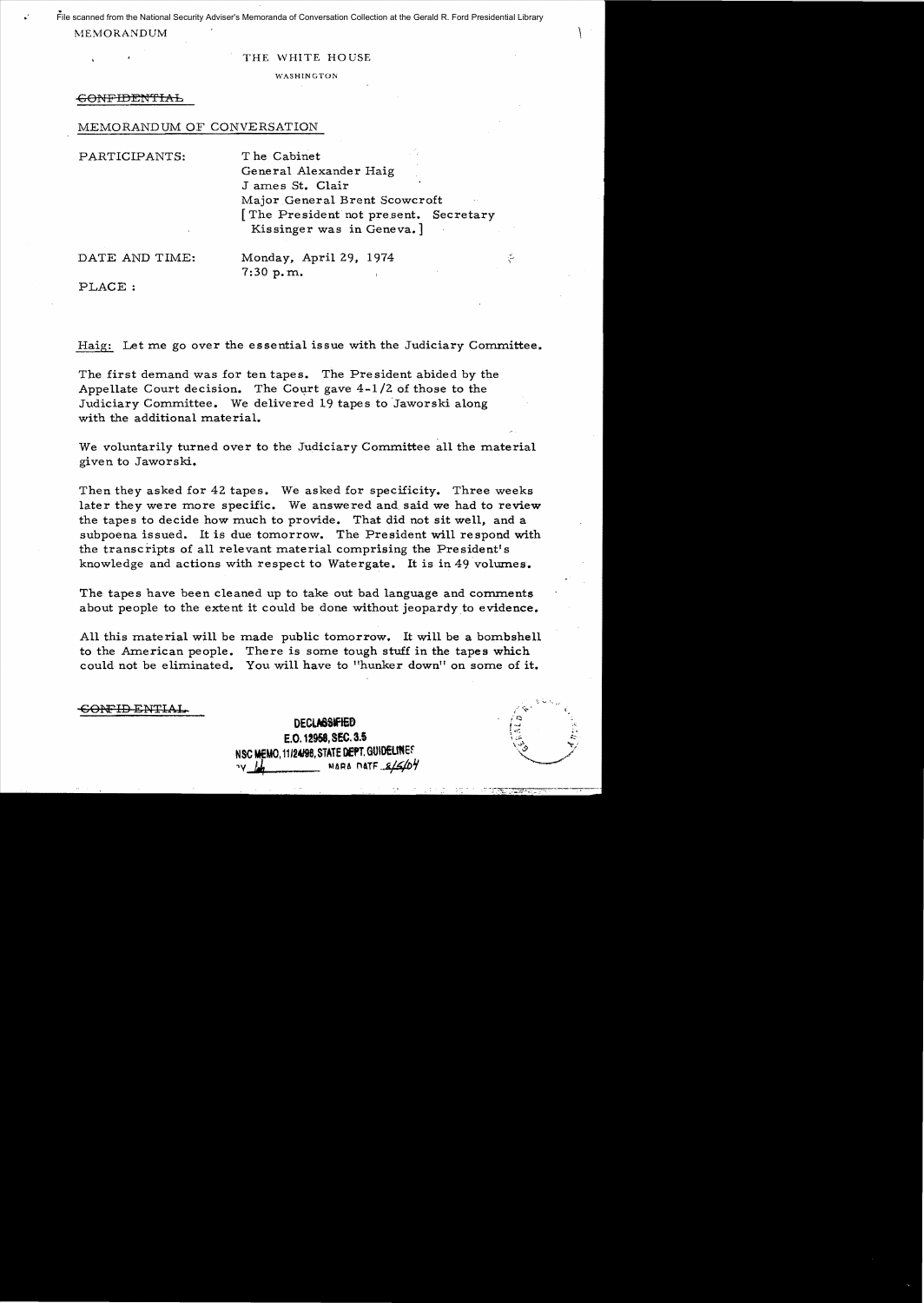How will anyone know we didn't doctor the tapes? The President will offer to the Chairman and Minority Member to come to the White House to listen and verify the accuracy of the transcripts. This is on subpoenaed tapes. On the voluntary documents, they can hear the part we are turning over.

Why not let the staff listen? The President listened to it all and he won't give it to paid officials who will try to put hookers on it.

Everything pertinent to the President's knowledge and actions is here. There is no need for further turnovers. Material is ex culpatory, troublesome, and devastating to Dean.

It will be persuasive to the American people **--** not to the press who will try the devil theory on the material. It will be so to any fair-minded person, however.

Read this material -- I think then you will be able to stand up and be heard. If we don't make it this time, time is very short. Now is the time to turn this around.

St. Clair: Why is it necessary for the President to take this step? Otherwise he would be getting into an even longer credibility gap, because it looked like he was hiding something, because the President could never prove what was enough.

How do we prove we have nothing to hide? The President decided to let the people know what there is and make it public. The transcripts tell it like it is--it reads believably. The case will ride or fall on this pre se ntation.

There are already requests for 142 tapes above what has already been requested.

The subpoena tactically was important for us. They knew they wanted more, but were stampeded into going now. We will give them what they asked -- if it exists -- and whatever more is required to get out the full story. This should satisfy the demands.

### CONFIDENTIAL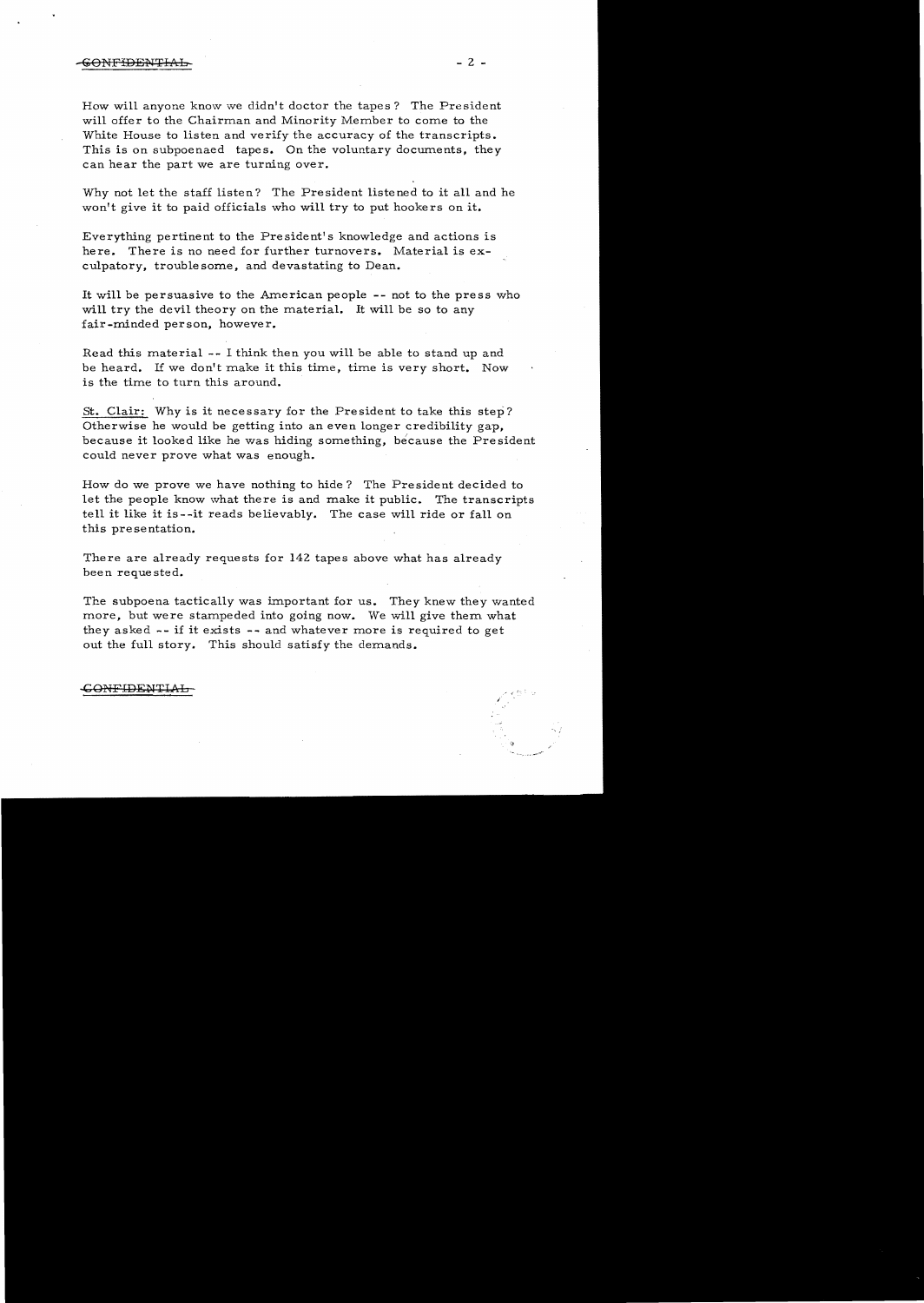# - SOLUTION CONFIDENTIAL

No President has ever given such material. It is confidential and it should also demonstrate the need for executive privilege. We have cleaned them up. They are ambiguous but they carry a clear me ssage: (1) The President did not know about the coverup prior to March 21. [Mr. St. Clair read the excerpts where Dean said the President didn't know and where the President said the coverup was wrong.] And the President was not informed the' payments were made until a month later.

The charge is the, President was involved in the coverup since as early as September 172. This is clearly impossible -- as Dean says. Since that has been established, the charge has shifted to the charge that President did not move to prosecute the case. This is wrong, because the President asked Dean for a report. Dean was unable to do it so the President asked Ehrlichman to do it, who asked for three weeks. The Justice probe was going on simultaneously. On April 15 they all sat down and compared notes and decided the matter had to go to the Grand Jury and President decided to waive immunity. Then there was the problem of immunity for Dean. He warned he would bring the President in on other -- not Watergate matters.

The results show that the President carried out his law-and-order responsibilities. The summaries are greatly condensed, but everything in them happened.

We have a good case. The President has suffered by virtue of not turning over materials that were given to the Grand Juries. A fair reading of the material will exonerate the President. There will be those who will twist the material, but the weight of the material is clear.

Bush: Why wait until now?

Haig: When you read the material you will see the kind of courage it took to release these. Also the President genuinely believes that the ability of the President to talk to his staff has to be preserved.

### <del>.</del>(ONFIDENTIAL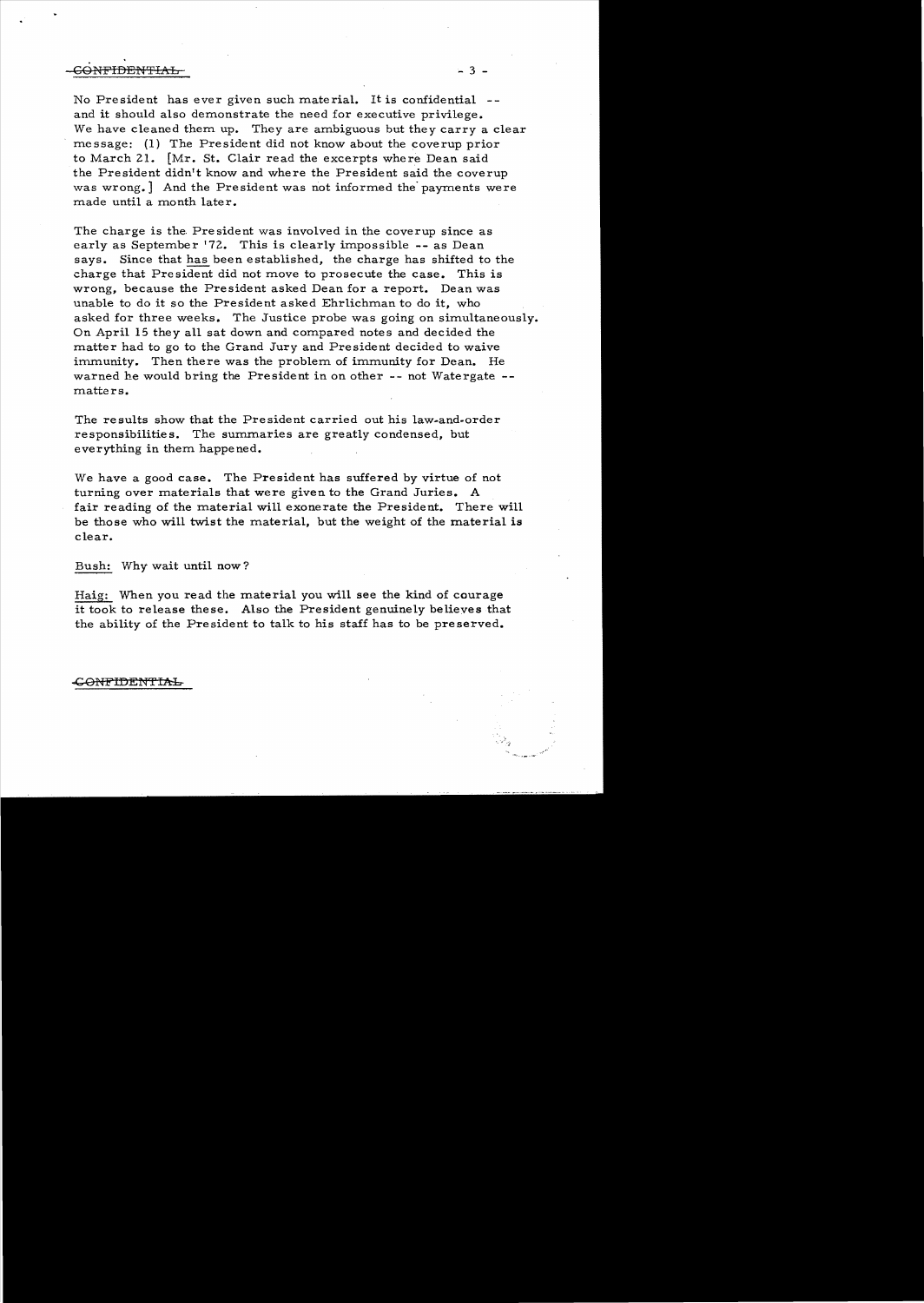### GONFIDEN'FIAb- - 4

 $\epsilon$  .  $\epsilon$  .

Remember that the first charges were that the coverup started on September 15. That was the first ten tapes. Those tapes cleared him, so the charges then shifted. No one ever says the earlier charges are false; they just shift position.

The President's respect for the principle of the executive privilege has led him to give this material because the credibility gap became unmanageable.

Morton: Why not'let more people hear the tapes?

Vice President: [Described the system on confirmation hearings on derogatory material.]

St. Clair: The Committee has already agreed the Chairman and Minority member should listen to those that were already turned over. Mansfield has said this is a pretty good arrangement.

Haig: This whole thing demonstrates the personal courage of the President. I hope we can match it in the days ahead with the flak we will get in the days ahead. The evidence, though, is conclusive.

The speech is not tub-thumping. It has some humility but is strong.

### ~O~¢FIDENTIAh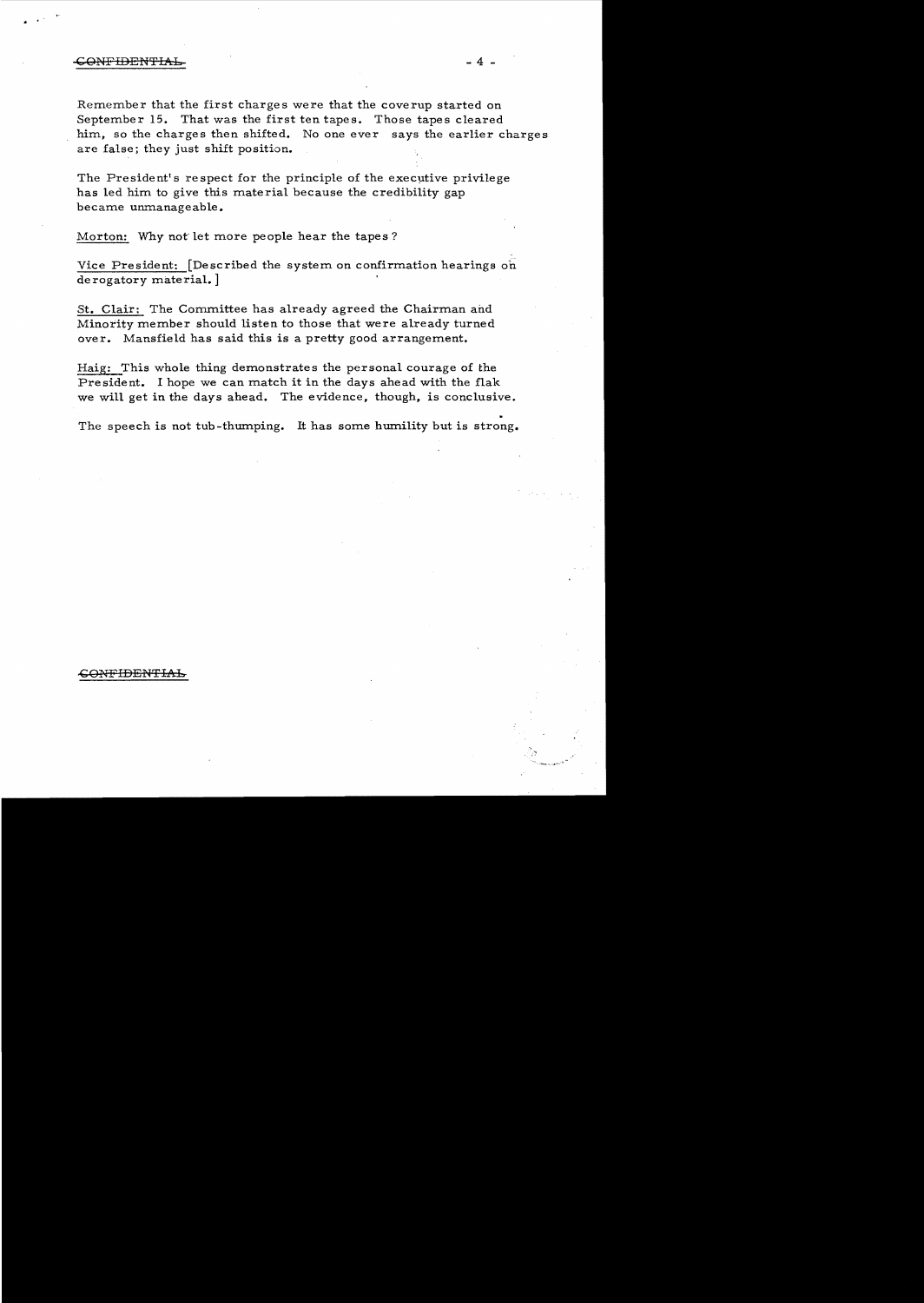Palment Mty 29 april 74 1930 (Hong/St. Claim) Haiz Essential issue w/ Jacham Cente First demander des for 10 Tapes - Patrick by appellate raddrhoid meternal rasurement meural avec to Jc all material qui Ti Janashi : Than Soons asked for 42 topes - we asked for specificati - 3 who later they were more specificos We assumed a sind we had to union a tapper to be ride how much to praise That did not att will a sundsportive essaved - due Comment Pies will respond as training of all returnit mattain compressing Phermelelge + actions u/ repect to Tape channel up to take out but language \* comments start jeple to extent could re done W/a proponcht evidence. all this mathial will be made faither trainers It will be a boundard to any jugar. There is some tough stuff in a loyer which could not be<br>Minimulit paramill have to "hunder down" are sund of it. How will anyone kim was eve debut data c Lopes? Pubil offer to China + University To commenta WHITA hatin + ming caccuracy of c tinnaiegts - This in subportant topes. On why not let stoff both ? Photens & it all E ha thing futurent to Phondidge sation is

**DECLASSIFIED** E.O. 12958, SEC. 3.5 NSC MEMO, 11/24/98, STATE DEPT. GUIDELINE? BY 101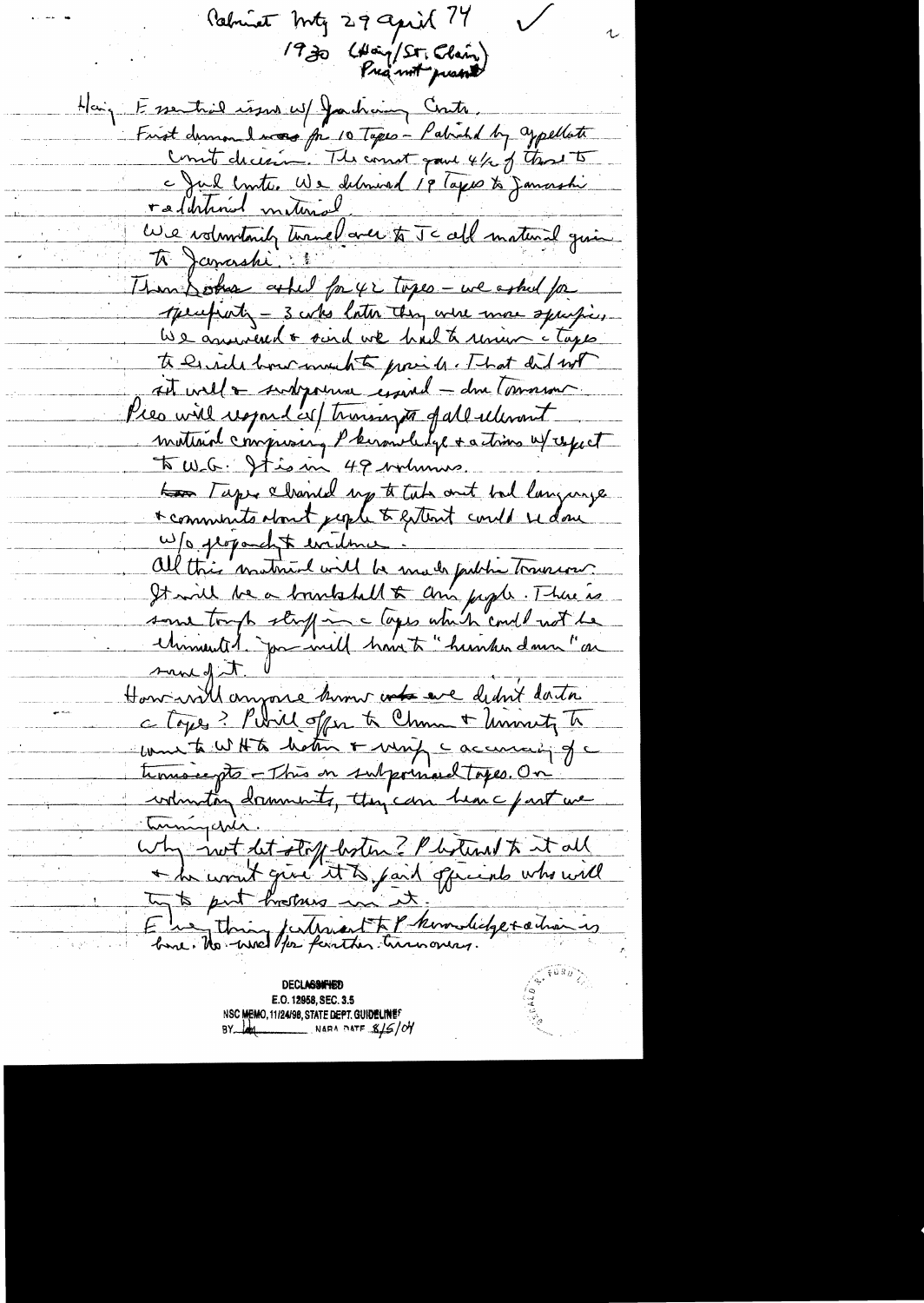Instand is exceedgaton, timelisme, devostating A pear. A execut de pours personnire à me pages Read this material - I think then you will be ablet stand up + he heard. Have don't moke it this this, time is my short how is the me to turn this around St Elin Why necessary for P to today they? Gerting <del>D</del>'ern longer crebblitz zap bicanal it hokel bites le biding something, because l'amid mour Hour de me pour car pour montingte tide? Paludel to let people terme what is - make it puttin. The terminaryte till it lets it is - it rents letting, The case will rich a full on this presentation. There are already requests for 142 topes above what alrendy requested. I Otanit > The fortpeorer tactically was important for mo. They buen Any wonter me, luit was stringedel required to get out full story - This should no p his wer queen se put matinal. It is confidential - and should also demissione - nul p este puvilige. We have leaved cary a char virag: (1) Petid not know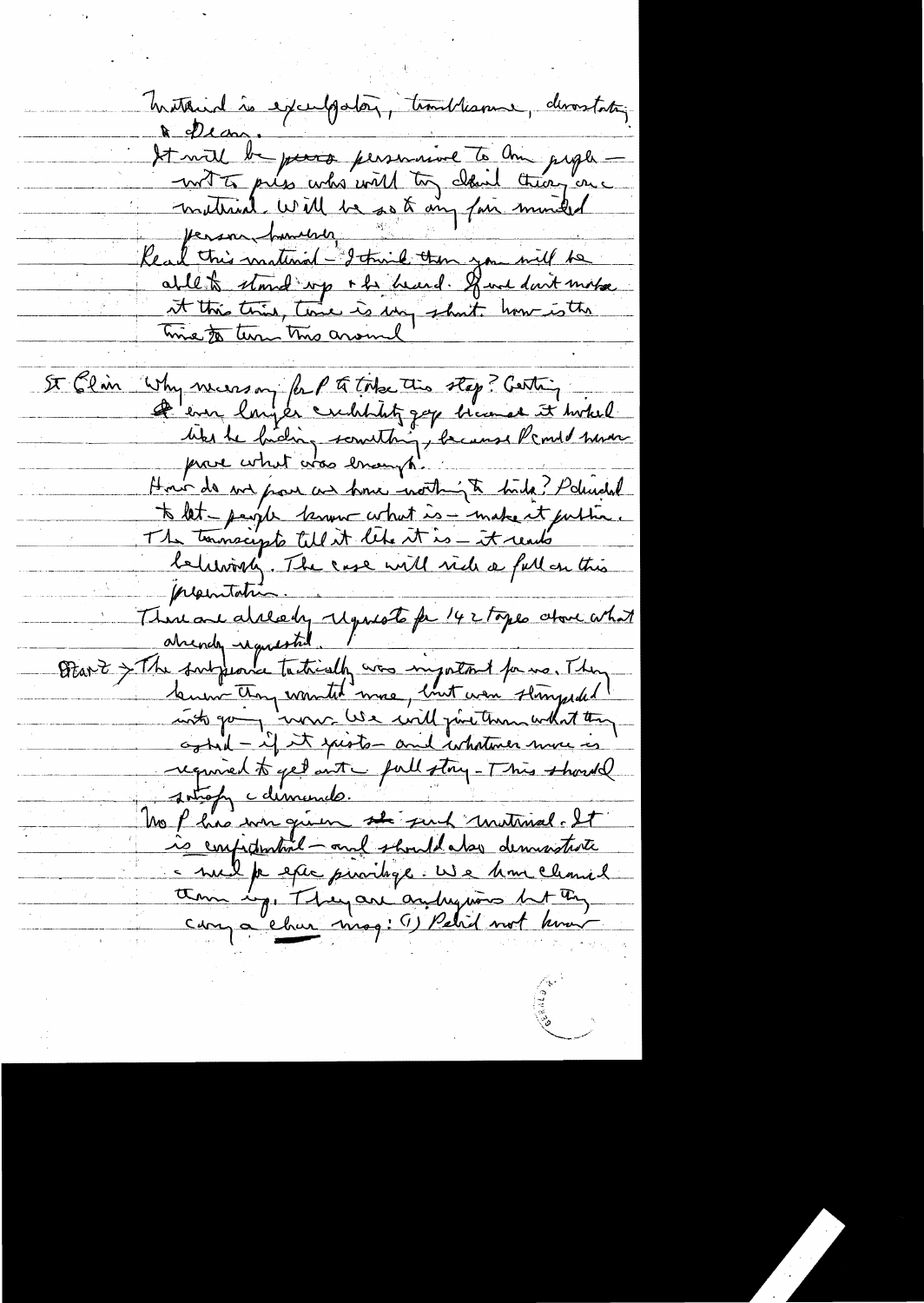about coursep print those 21. (Read excepts buring Dearn kay Pakkert burner, & said commung was were ) Para not impersed payment were made initid a winish later. Change is Purs universal in causey min as karly as Sept 12. This clearly impossible as Ream sorry Since that has ' losa estat, a charge has ship tot to change that these did not must faite proceeds are, This is one way, he was Parked Dean pro report. Dean unach sop Oched Eshih, who would for 3 who. Justice from going on summittenements. On april they all 7 nt domne compared votes + chaire & commetter Crite jot Grand Jung - Pdrucht warm inniminity. Then there was a growth of unminute for Dear - he crouned he would him Pin on ortus - not devotiyate - motters. The usets thou that is carried out this low or der usponsshitatio. The summonesare quality conduced, but everything in them happened, We have a possibilité : l'bus supervel by visiter of wit touring over moternal quan & Grand Juice. For O fois reading of a unativid will extremate all. 18 There will be thou who will timet a material as but the weight of instand is clear. Brook Why wont until now  $\overline{\mu}$ When you read a material you will see the geminal behind that ability of 1 to tark to bis stoff has to be promoted. Remember that I TT changes were that coming started on 15 sept. That was a 1st 10 tops. There tops chardinin, 20 c changes than shytot.